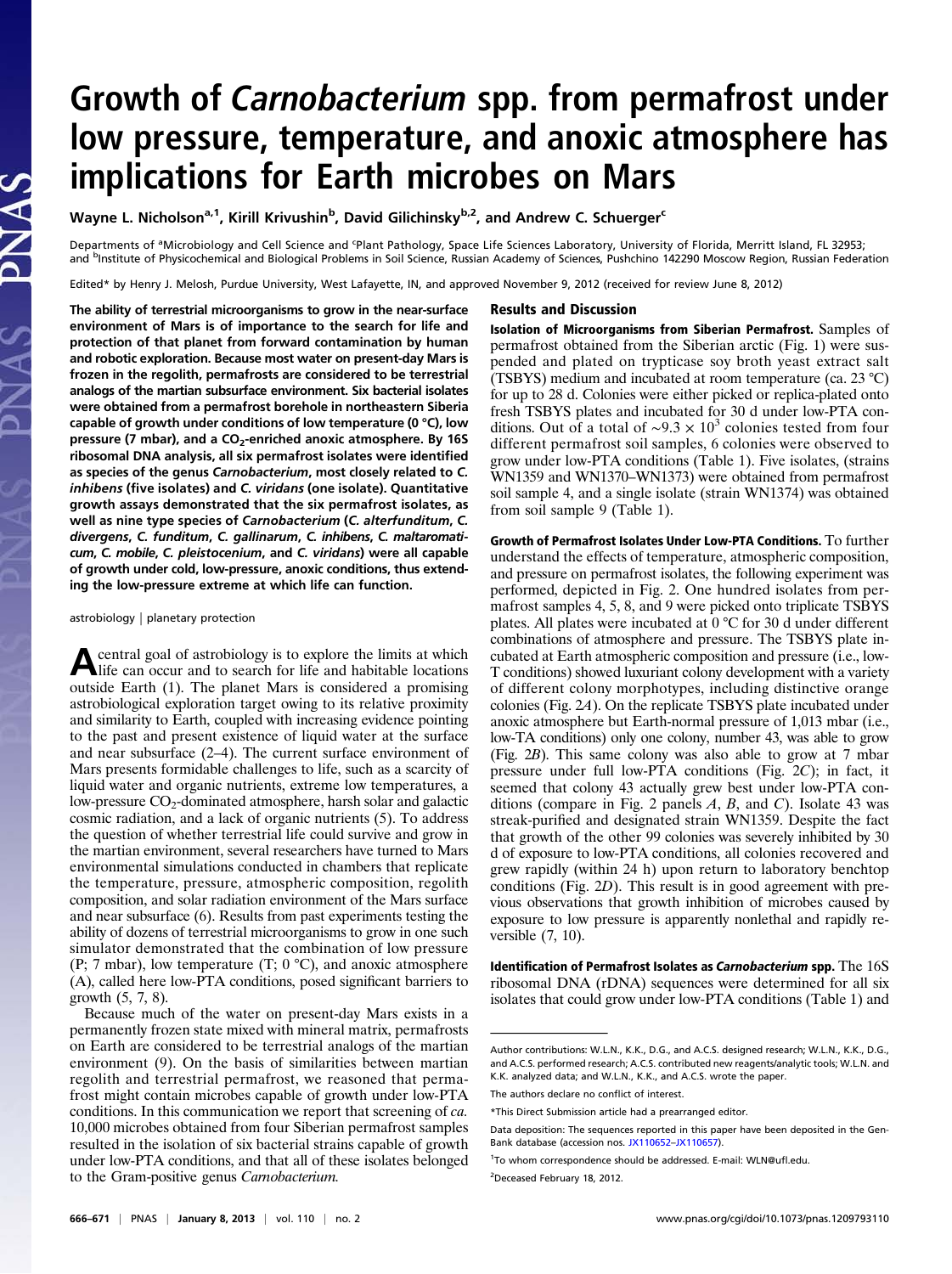

Fig. 1. (Upper) Geological cross-section of drilling site DH 2/09 on the right bank of the Kolyma River. Scale bar at left denotes meters above sea level. (Lower) Map location of drill site DH 2/09 at 68.633°N, 159.079°E.

were compared with the16S rDNA database in the Ribosomal Database Project (Fig. 3). All five isolates from permafrost sample 4 were found to be most closely related to Carnobacterium *inhibens* type strain DSM13024<sup>T</sup>, with the following % identities: WN1359 (94.9%), WN1370 (95.7%), WN1371 (95.9%), WN1372 (96.4%), and WN1373 (96.6%). The sole isolate from permafrost sample 9, strain WN1374, was found to be most closely related to Carnobacterium viridans type strain DSM14451<sup>T</sup> (96.7%). Using the molecular criteria that bacterial species and genera demonstrate >97% and >95% 16S rDNA sequence identity, respectively (11, 12), the permafrost isolates likely represent unique species of the genus Carnobacterium; however, definitive designation of species status must await more rigorous taxonomic characterization (13). It is quite interesting to note that the 16S rDNA sequences from all five *Carnobacterium* spp. isolates obtained from permafrost sample 4 were found to be >97% identical to Carnobacterium sp. strain LV62:W1 isolated from Lake Vanda, Antarctica (Gen-Bank accession no. AF076637) (14). Furthermore, 16S rDNA from the single strain isolated from permafrost sample 9 was >97% identical to that of Carnobacterium sp. strain ARCTIC-P35 (GenBank accession no. AY573048 (15). Thus, all of the permafrost isolates obtained in this study were most closely related to other Carnobacterium spp. isolated from Arctic and Antarctic environments.

Several of the distinctive orange colonies (Fig. 2) were also characterized by 16S rDNA sequence analysis as most closely related to the Gram-positive psychrophile Exiguobacterium sibiricum strain 7-3, which was previously reported to have been isolated from permafrost samples obtained from the Kolyma region by one of the authors (D.G.) (16). Although these isolates were unable to grow under low-PTA conditions (Fig. 2), this observation lent greater confidence that the Carnobacterium spp. isolates described here indeed originated from permafrost and were not contaminants.

Growth Kinetics of Permafrost Isolates and Carnobacterium Type Species Under Low-PTA Conditions. At present, the genus Carnobacterium consists of ten recognized species: C. alterfunditum, C. divergens, C. funditum, C. gallinarum, C. inhibens, C. jeotgali, C. maltaromaticum, C. mobile, C. pleistocenium, and C. viridans. All Carnobacterium species to date are capable of growing at low

Table 1. Isolation from Siberian permafrost of bacterial strains capable of growing under simulated Mars conditions

| Permafrost<br>sample | <b>Total colonies</b><br>tested | No. of isolates | Strain designations                |
|----------------------|---------------------------------|-----------------|------------------------------------|
| 4                    | $2.1 \times 10^{3}$             |                 | WN1359 WN1370 WN1371 WN1372 WN1373 |
| -5                   | $3.1 \times 10^{3}$             |                 | n/a                                |
| 8                    | $3.3 \times 10^{3}$             |                 | n/a                                |
| 9                    | $7.9 \times 10^{2}$             |                 | WN1374                             |

n/a, not applicable.

EARTH, ATMOSPHERIC, AND PLANETARY SCIENCES

EARTH, ATMOSPHERIC,<br>AND PLANETARY SCIENCES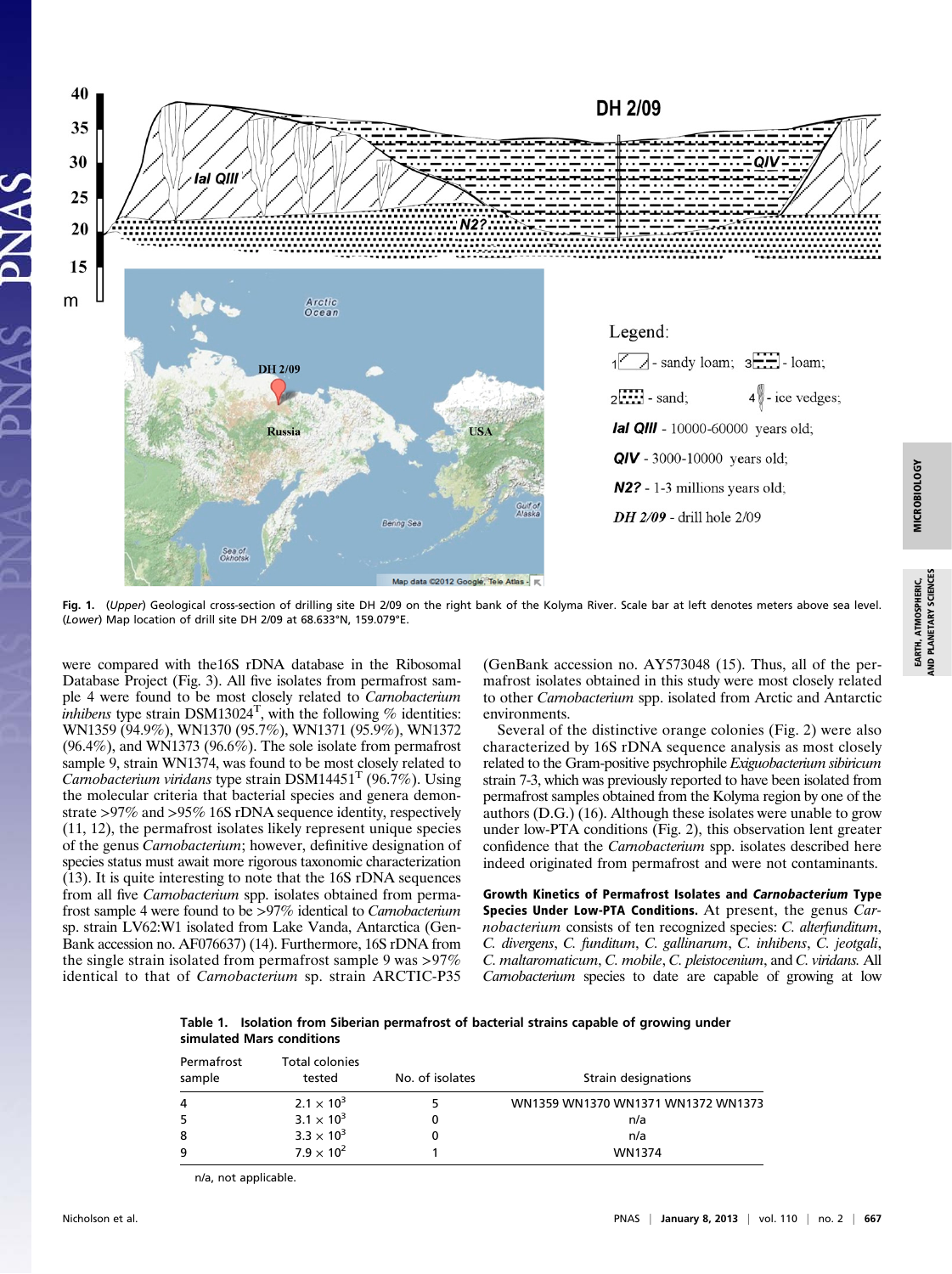

Fig. 2. Growth of 100 isolates from Siberian permafrost samples on TSBYS plates. Isolates are from permafrost sample 5 (colonies 1–25), 4 (colonies 26–50), 8 (colonies 51–75), and 9 (colonies 76–100). (A–C) All isolates were cultivated for 30 d at 0 °C under the following conditions: (A) Earth atmosphere and pressure. (B) Simulated Mars atmosphere, Earth pressure. (C) Simulated Mars atmosphere and pressure. Colony 43 from permafrost sample 4 was designated strain WN1359. (D) Same plate as in C, but after 1 additional day of incubation on the laboratory bench (i.e., at room temperature, Earth atmospheric composition and pressure).

temperatures and have been isolated from a wide variety of environments, including the Arctic and Antarctic (Table 2). This observation prompted us to quantify the growth kinetics under low-PTA conditions of both the permafrost isolates and nine type species of *Carnobacterium*. A typical experiment performed on triplicate samples of permafrost strain WN1359 (Fig. 4) showed that strain WN1359 grew better under low-TA conditions (triangles) than low-T conditions (circles), and grew best under low-PTA conditions (squares).

The same experiment depicted for strain WN1359 in Fig. 4 was also conducted on all six permafrost isolates (Fig. 5A) and nine Carnobacterium spp. type strains (Fig. 5B); to conserve space, the data were converted to number of generations each strain grew over the 28-d course of the experiment (Materials and Methods). All bacteria were capable of growth under low-PTA conditions, but several distinct patterns of growth under different environmental conditions emerged (Fig. 5). For convenience, the growth pattern observed by strain WN1359 is designated here as abc, following its statistical grouping (Fig. 5A). In other words, growth followed the pattern low-PTA  $>$  low-TA  $>$  low-T (Fig. 5A). In addition to strain WN1359, strains WN1370, WN1373, C. mobile, and C. inhibens also exhibited the abc pattern of growth (Fig. 5). Other growth patterns were also discernible. For example, several bacteria demonstrated an abb growth pattern (i.e., their growth followed the pattern low- $TA = low-PTA > low-T$ ). These strains included permafrost strain WN1374, C. gallinarum, C. viridans, C. divergens, C. funditum, and C. alterfunditum. Strains WN1372 and C. pleistocenium exhibited an aab growth pattern, in which they only grew better under low-PTA conditions (Fig. 5). Finally, strains WN1371 and C. maltaromaticum exhibited an aaa growth pattern in which no statistical difference in growth was detected under the three conditions tested. For comparative purposes, the same experiment was performed on S. liquefaciens strain ATCC7529, also recently shown to grow at 7 mbar, which exhibited an *aaa* type growth pattern.

Conclusions. From this work it can be seen that microbial communities from Siberian permafrost contain organisms capable of



Fig. 3. Phylogenetic tree depicting the relatedness of permafrost isolates (gray boxes) to Carnobacterium type strains. The tree was constructed using the Tree Builder program on the Ribosomal Database Project server, using Desemzia incerta as the outgroup. Numbers to the right of strain names are the GenBank accession numbers of the corresponding 16S rDNA sequences.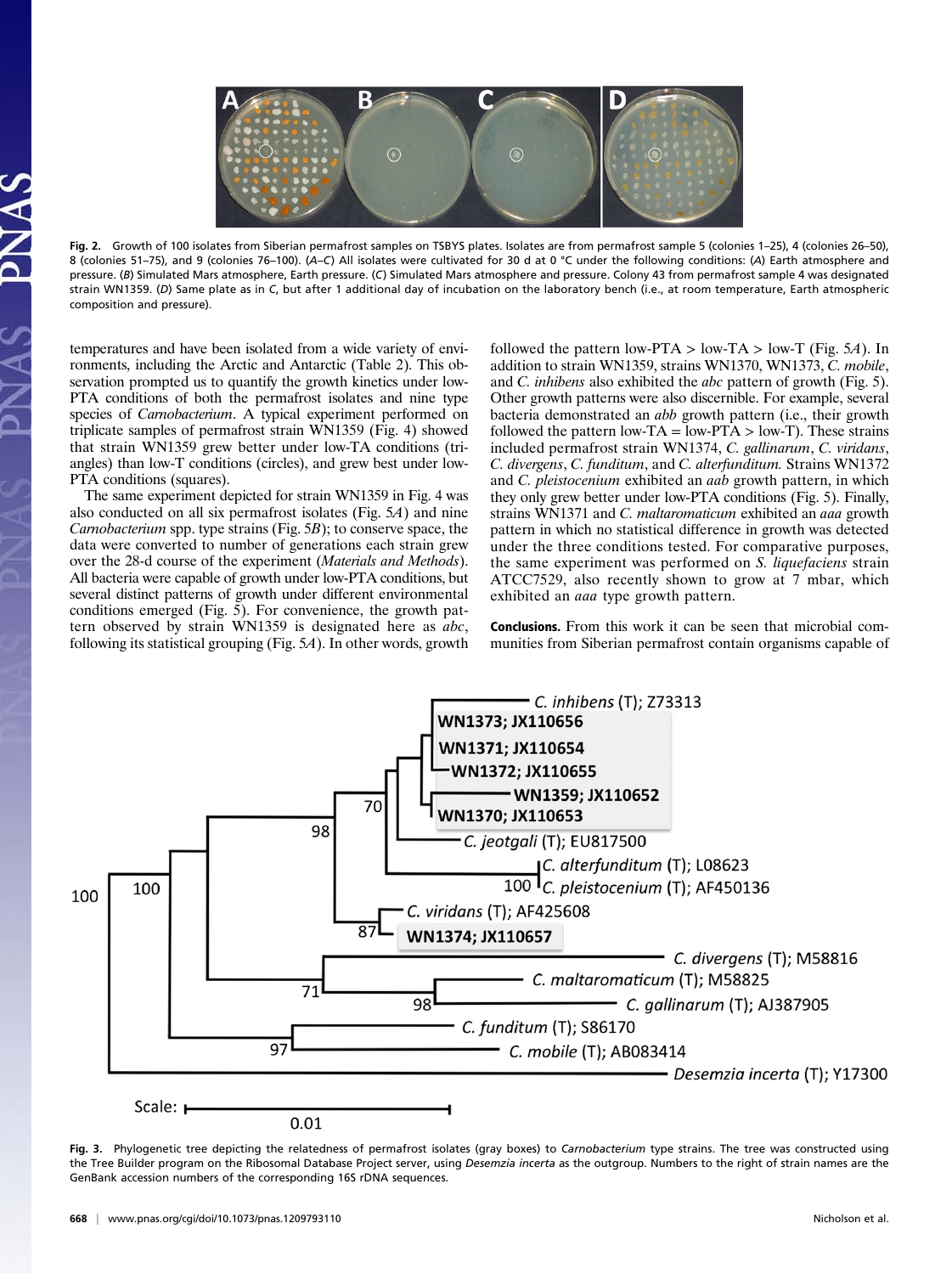## Table 2. Bacterial strains used in this study

| <b>Strain</b>                    | Genus and species               | Isolated from:                      | Source [ref(s).] |  |
|----------------------------------|---------------------------------|-------------------------------------|------------------|--|
| WN1343                           | Serratia liquefaciens ATCC27592 | n/a                                 | ATCC             |  |
| WN1359                           | Carnobacterium sp.              | Permafrost sample 4                 | This study       |  |
| WN1370                           | Carnobacterium sp.              | Permafrost sample 4                 | This study       |  |
| WN1371                           | Carnobacterium sp.              | Permafrost sample 4                 | This study       |  |
| WN1372                           | Carnobacterium sp.              | Permafrost sample 4                 | This study       |  |
| WN1373                           | Carnobacterium sp.              | Permafrost sample 4                 | This study       |  |
| WN1374                           | Carnobacterium sp.              | Permafrost sample 9                 | This study       |  |
| WN1360 (DSM 4847 <sup>1</sup> )  | C. gallinarum                   | Refrigerated, vacuum-packed meat    | DSMZ (25)        |  |
| WN1361 (DSM 4848 <sup>T</sup> )  | C. mobile                       | Irradiated chicken meat             | DSMZ (25)        |  |
| WN1362 (DSM 13024 <sup>T</sup> ) | C. inhibens                     | Intestine of Atlantic salmon        | DSMZ (26)        |  |
| WN1363 (DSM 14451 <sup>1</sup> ) | C. viridans                     | Refrigerated, vacuum-packed bologna | DSMZ (27)        |  |
| WN1364 (DSM 20342 <sup>1</sup> ) | C. maltaromaticum               | Milk with malty flavor              | DSMZ (28)        |  |
| WN1366 (DSM 20623 <sup>T</sup> ) | C. divergens                    | Refrigerated, vacuum-packed meat    | DSMZ (25, 29)    |  |
| WN1367 (DSM 5970 <sup>1</sup> )  | C. funditum                     | Anoxic waters, Ace Lake, Antarctica | DSMZ (30)        |  |
| WN1368 (DSM 5972 <sup>T</sup> )  | C. alterfunditum                | Anoxic waters, Ace Lake, Antarctica | DSMZ (30)        |  |
| WN1369 (DSM 17715 <sup>T</sup> ) | C. pleistocenium                | Permafrost, Fox Tunnel, Alaska      | <b>DSMZ (18)</b> |  |

ATCC, American Type Culture Collection; n/a, not applicable.

growing under conditions of low temperature, low pressure, and anoxic CO<sub>2</sub>-dominated atmosphere. It should be stressed, however, that low-PTA conditions are only a subset of the total potentially biotoxic physical factors constraining the survival or growth of terrestrial microbes on Mars, such as solar UV, extreme desiccation, solar particle events, and galactic cosmic rays. In addition, the martian regolith itself contains numerous potentially biotoxic factors, such as salinity, pH, and Eh of available liquid water; oxidizing soils created by UV-induced processes and soil chemical reactions; or the presence of heavy metals (discussed extensively in refs. 7 and 17).

Not all of the tested permafrost soil samples yielded isolates, perhaps because the initial incubations were performed at room temperature (ca. 23 °C), which would inhibit the growth of strict psychrophiles; however, all isolates obtained from this set of experiments belonged to the genus Carnobacterium. As its name suggests, the first isolates of the genus were obtained as putative spoilage organisms of meat products. In this regard it is interesting to note that three species, C. gallinarum, C. viridans, and C. divergens, were all isolated from refrigerated vacuum-



Fig. 4. Growth kinetics of permafrost isolate WN1359 on TSBYS at 0 °C and Earth atmosphere and pressure (circles); simulated Mars atmosphere and Earth pressure (triangles); and simulated Mars atmosphere and pressure (squares). Data are averages and SDs of triplicate determinations.

packed meats (Table 2), suggesting the ability of these microbes to grow under cold, low-pressure conditions. Several Carnobacterium spp. have also been isolated from permanently cold environments (C. alterfunditum, C. funditum), including arctic permafrost (C. pleistocenium) (Table 2). The extreme age of the Siberian permafrost isolates reported here (∼6,000–8,000 y) and the Alaskan permafrost isolate C. pleistocenium (∼32,000 y) (18) indicates that these species are capable of long periods of survival in permanently frozen environments.

Terrestrial life has evolved mechanisms to tolerate and indeed flourish in extreme high-pressure habitats such as the deep ocean (19), but very little is understood regarding microbial responses to low pressure, a physical constraint not found in nature on the Earth's surface. The discovery of terrestrial bacteria that can inhabit cold, low-pressure, anoxic environments has implications for the fields of extremophile biology, astrobiology, the search for extraterrestrial life, and planetary protection. Permafrosts seem to be promising locations for the isolation of microbes capable of growth under cold, anoxic, and hypobaric conditions such as are encountered on Mars. It is anticipated that further sampling of permafrost from other locations or depths will yield additional microbes exhibiting this unique set of properties.

#### Materials and Methods

Permafrost Samples. Permafrost samples with a mean annual temperature of −7 °C were taken in the forest-tundra zone of northeastern Siberia (68.633°N, 159.079°E, the right bank of the Kolyma River) (Fig. 1) using a dry drilling rig that operates without fluids and prevents down-hole contamination (20). Four frozen soil samples, 4, 5, 8, and 9, were collected from the depths of 12.7, 16.5, 20.1, and 21.8 m below the surface, respectively. The strict protocols for drilling and the subsequent handling of cores were designed to ensure that uncontaminated material was retrieved (20). After removal from the corer, the surfaces of the cores (68- to 107-mm diameter) were cleaned by shaving off the outer layers with an alcohol-sterilized knife. For microbiological studies the cores were split into 5-cm-long segments, placed into sterile plastic bags, stored frozen in the field within a hole excavated in the permafrost, transported frozen to the Soil Cryology Laboratory in Pushchino, Russia, and then transported frozen by air to Kennedy Space Center, FL. The samples represent epigenetically frozen layers of Holocene age (6–8 kyBP) formed by refreezing of sediments that had melted and drained. They are hydrocarbonate-calcium fine-grained peaty sandy-loams, firmly bound by ice (ice content 25–37%), with pH close to neutral (6.8–7.2) and containing organic carbon (0.5–2.0%).

Microbiological Techniques. Medium used throughout was TSBYS medium containing (per L): trypticase soy broth, 30 g; yeast extract, 3 g; NaCl, 13 g; KCl, 0.34 g; MgCl<sub>2</sub>  $\times$  6H<sub>2</sub>O, 4 g; MgSO<sub>4</sub>  $\times$  7 H<sub>2</sub>O, 3.45 g; NH<sub>4</sub>Cl, 0.25 g; CaCl<sub>2</sub>  $\times$  $2H<sub>2</sub>O$ , 0.14 g. For plates, TSBYS was solidified with agar (15 g/L). Permafrost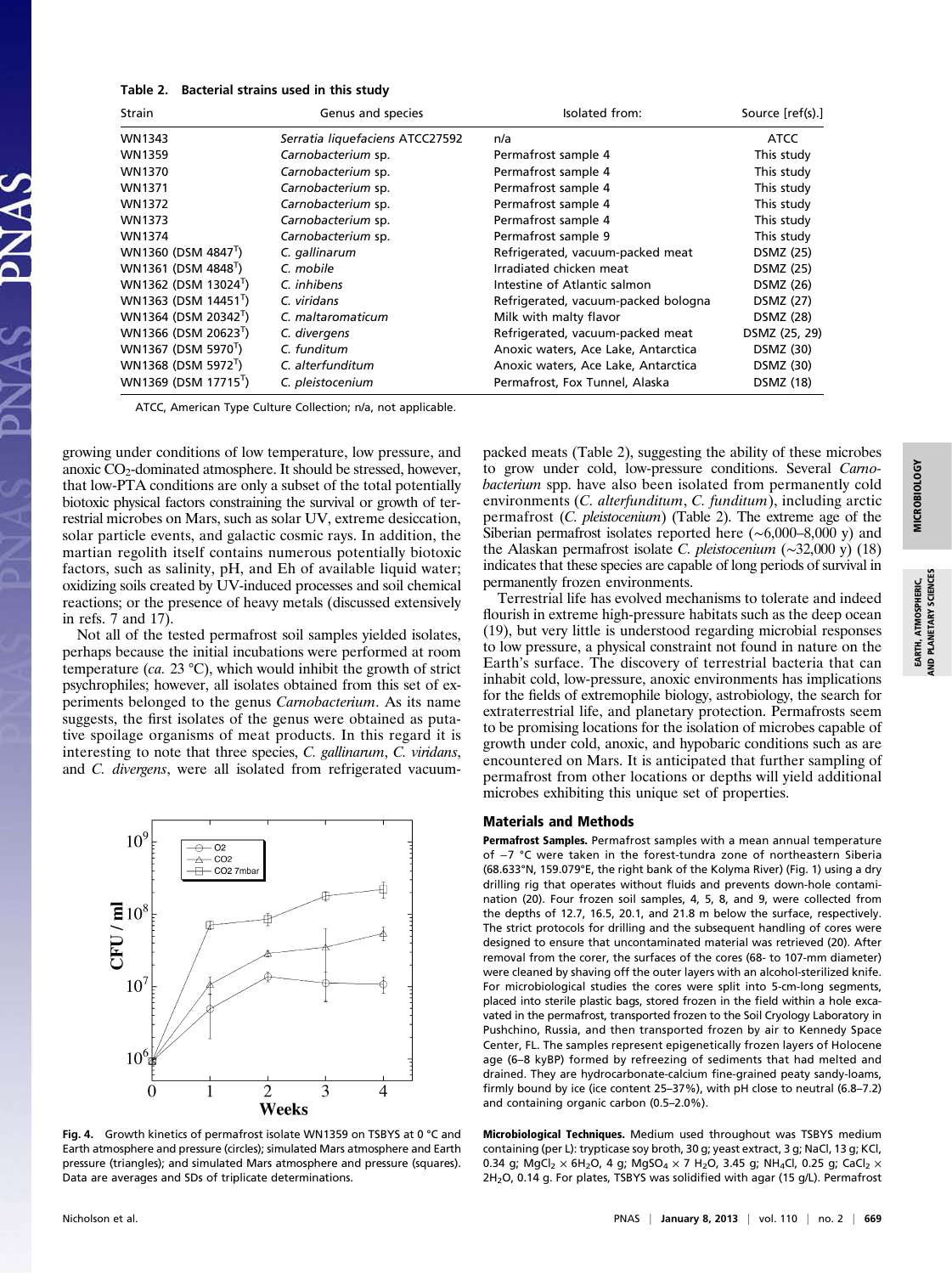

Fig. 5. Growth of permafrost isolates (A) and Carnobacterium spp. type strains (B) after 28 d of incubation on TSBYS plates at 0 °C and the following conditions: Earth atmosphere and pressure (open bars); simulated Mars atmosphere and Earth pressure (shaded bars); and simulated Mars atmosphere and pressure (black bars). Generations were calculated as described in Materials and Methods. Data shown are averages and SDs of triplicate determinations. .<br>Lowercase letters denote significant differences compared with the Earth control of each strain (ANOVA, P ≤ 0.05). Cga, C. gallinarum; Cmo, C. mobile; Cin, C. inhibens; Cvi, C. viridans; Cma, C. maltaromaticum; Cdi, C. divergens; Cfu, C. funditum; Cal, C. alterfunditum; Cpl, C. pleistocenium; Sli, Serratia liquefaciens.

samples (0.9–1.4 g) were diluted serially 10-fold in double-distilled water, plated on TSBYS agar, and incubated at room temperature (ca. 23 °C) for times ranging from 1 to 30 d. Colonies arising were either replica-plated or picked onto fresh TSBYS plates in 100-colony grid patterns and exposed to environmental simulations (example in Fig. 2). Each colony able to grow under simulated Mars conditions was picked, streak-purified, grown overnight in TSBYS liquid medium, and stored as a frozen glycerol stock at −70 °C. Carnobacterium type strains were obtained from the Deutsche Sammlung von Mikroorganismen und Zellkulturen (DSMZ)-German Collection of Microorganisms and Cell Cultures ([www.dsmz.de\)](http://www.dsmz.de). All strains used are listed in Table 2.

Low-PTA Simulations. The hypobaric system used for attaining low-PTA conditions has been described in detail (7). In brief, a 4-L polystyrene desiccator was placed in a low-temperature incubator set at 0 °C and connected to a lowpressure controller and vacuum pump (model PU-842; KNF Neuberger). Inoculated TSBYS plates were inserted into the desiccator, agar surface upward (i.e., not inverted). Six anaerobic pouches (model R681001 AnaeroPacks, Remel, Thermo Fisher Scientific) were placed inside with the vertically stacked plates. The system was then flushed with ultra-high-purity  $CO<sub>2</sub>$  and the desiccator sealed; this constituted anoxic atmosphere. The pressure inside the desiccator was either left at Earth-normal level (1,013 mbar) or pumped down to 7 mbar, the global average Mars surface pressure (5). At 7-d intervals the hypobaric chamber was vented to laboratory atmosphere, samples removed for assay, the anaerobic pouches replaced, and the system returned to test conditions. The anaerobic pouches have been shown to reduce the O<sub>2</sub> concentration to <0.1% within 1 h (21). All plates were maintained for up to 30 d at 0 °C.

- 1. Chyba CF, Hand KP (2005) Astrobiology: The study of the living universe. Annu Rev Astron Astrophys 43:31–74.
- 2. Jones EG, Lineweaver CH, Clarke JD (2011) An extensive phase space for the potential martian biosphere. Astrobiology 11(10):1017–1033.
- 3. McCoy TJ, Corrigan CM, Herd CDK (2011) Combining meteorites and missions to explore Mars. Proc Natl Acad Sci USA 108(48):19159–19164.
- 4. Horneck G (2008) The microbial case for Mars and its implication for human expeditions to Mars. Acta Astronaut 63(7-10):1015–1024.
- 5. Schuerger AC (2004) Microbial ecology of the surface exploration of Mars with humanoperated vehicles. Martian Expedition Planning, ed Cockell CS (Univelt, Santa Barbra, CA), pp 363–386.
- 6. Jensen LL, et al. (2008) A facility for long-term Mars simulation experiments: The Mars Environmental Simulation Chamber (MESCH). Astrobiology 8(3):537– 548.
- 7. Schuerger AC, Nicholson WL (2006) Interactive effects of hypobaria, low temperature, and  $CO<sub>2</sub>$  atmospheres inhibit the growth of mesophilic Bacillus spp. under simulated martian conditions. Icarus 185(1):143–152.
- 8. Berry BJ, Jenkins DG, Schuerger AC (2010) Effects of simulated Mars conditions on the survival and growth of Escherichia coli and Serratia liquefaciens. Appl Environ Microbiol 76(8):2377–2386.

Quantitative Growth Assays. Two microliters of a fresh overnight culture made in liquid TSBYS (containing from  $5 \times 10^4$  to  $5 \times 10^6$  cells) were spotted in triplicate onto TSBYS plates and incubated under low-PTA conditions. At weekly intervals, agar blocks containing the cell spots were cut out of the plates with a sterile scalpel and placed individually into 1 mL of sterile PBS (10 mM potassium phosphate and 150 mM NaCl, pH 7.5). Cells were suspended by vortexing, diluted serially 10-fold, and plated for viable cells on TSBYS plates incubated at room temperature. Numbers of generations (n) were calculated using the equation

$$
\textit{n}=[ln(N_2/N_1)]/0.693,
$$

where  $N_1$  and  $N_2$  are the number of cells per spot at 0 and 4 wk, respectively (22).

Molecular Taxonomy of Strains by 16S rDNA Analysis. Chromosomal DNA was purified and 16S rDNAs were amplified and sequenced as described previously (23). 16S rDNA sequences were used to query the Ribosomal Database Project (RDP) database (24) ([http://rdp.cme.msu.edu/\)](http://rdp.cme.msu.edu/). The phylogenetic tree was built with the RDP Tree Builder using the Weighbor weighted neighbor-joining tree-building algorithm. All 16S rDNA sequences have been deposited in GenBank under the accession numbers denoted in Fig. 3.

ACKNOWLEDGMENTS. We thank Krystal Kerney, Rafael Rodrigues de Oliveira, Samantha Waters, and Vasiliy Mironov for excellent technical assistance and the three reviewers for their insightful comments. This work was supported in part by Grant NNX08AO15G from the National Aeronautics and Space Administration (NASA) Astrobiology: Exobiology and Evolutionary Biology program (to W.L.N. and A.C.S.). Michael Dolan and the Marine Biological Laboratory's NASA Planetary Biology Internship program supported K.K. during part of this work.

- 9. Frolov AD (2003) A review of the nature and geophysical studies of the thick permafrost in Siberia: Relevance to exploration on Mars. J Geophys Res Planets 108(E4):7.
- 10. Nicholson WL, et al. (2010) Exploring the low-pressure growth limit: Evolution of Bacillus subtilis in the laboratory to enhanced growth at 5 kilopascals. Appl Environ Microbiol 76(22):7559–7565.
- 11. Schloss PD, Handelsman J (2005) Introducing DOTUR, a computer program for defining operational taxonomic units and estimating species richness. Appl Environ Microbiol 71(3):1501–1506.
- 12. Stackebrandt E, Goebel BM (1994) A place for DNA-DNA reassociation and 16S ribosomal RNA sequence analysis in the present species definition in bacteriology. Int J Syst Bacteriol 44(4):846–849.
- 13. Tindall BJ, Rosselló-Móra R, Busse HJ, Ludwig W, Kämpfer P (2010) Notes on the characterization of prokaryote strains for taxonomic purposes. Int J Syst Evol Microbiol 60(Pt 1):249–266.
- 14. Bratina BJ, Stevenson BS, Green WJ, Schmidt TM (1998) Manganese reduction by microbes from oxic regions of the lake vanda (Antarctica) water column. Appl Environ Microbiol 64(10):3791–3797.
- 15. Lee HK, Lee YK, Sung KC (2004) Phylogenetic analysis of protease-producing Arctic bacteria, Carnobacterium sp. ARCTIC-P35. Available at [www.ncbi.nlm.nih.gov/nuccore/](http://www.ncbi.nlm.nih.gov/nuccore/45826492) [45826492.](http://www.ncbi.nlm.nih.gov/nuccore/45826492) Accessed November 26, 2012.